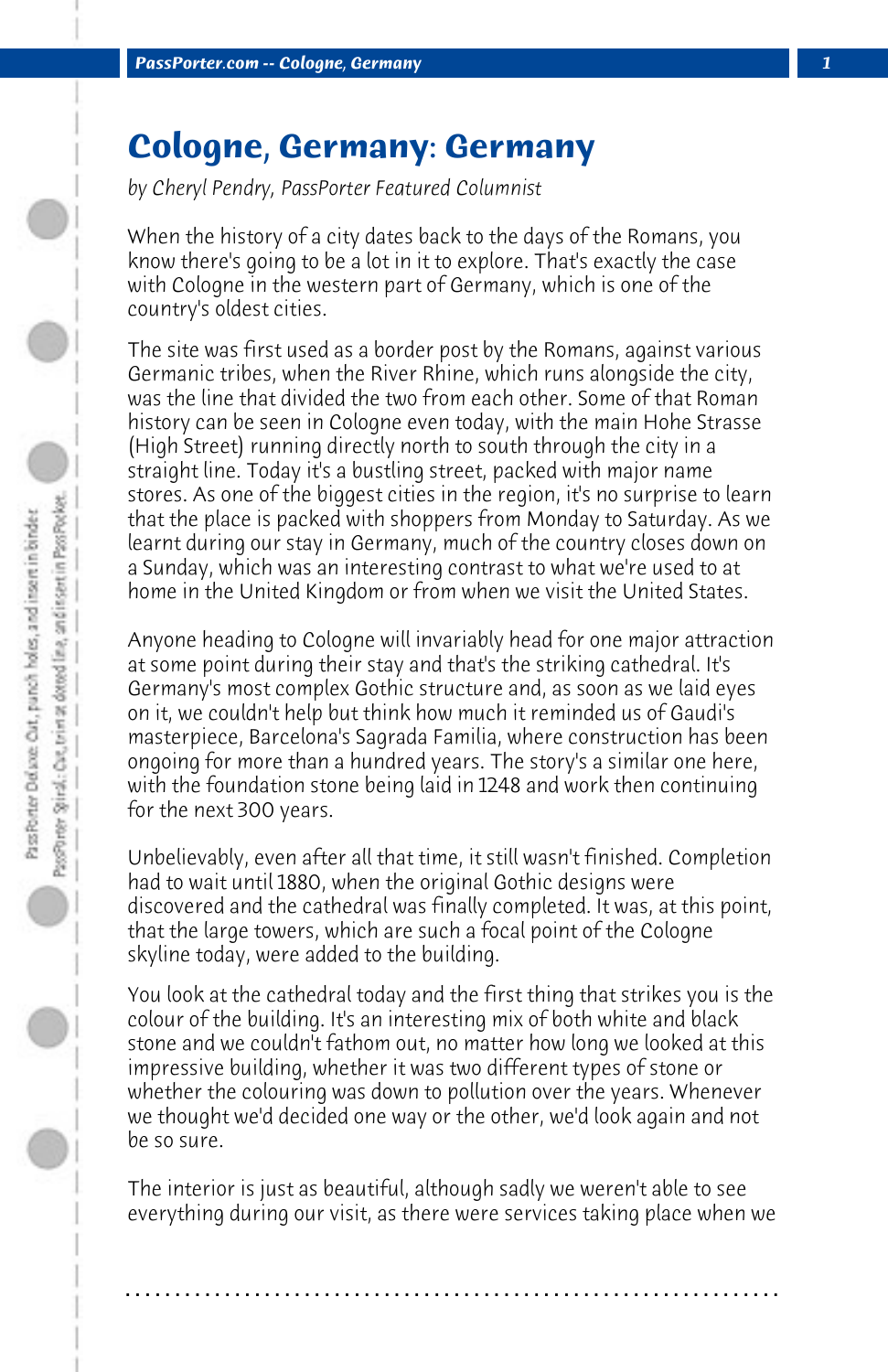visited. Everywhere you look, you get the feeling of having just stepped back in time, with the Gothic stalls that date from the early 1300s and the stained glass windows, which were constructed in the 14th century. We stepped inside late in the day and the sun made beautiful colourful images through them.

As with most churches, it was a refreshingly peaceful place, but the nicest thing was that the peace continued outside the cathedral. All too often, major churches are surrounded by traffic, but fortunately that's something they've given some thought to in Cologne and the whole area outside is pedestrianised. In fact, a huge chunk of the city is traffic free, which gives the place a lovely feel.

That feel helps when you get to the old town area. Without cars travelling around, it's so much easier to appreciate the architecture and history here. Amongst the buildings that can be found here are the Rathaus (town hall), which was started in 1330, the Gurzenich, a beautiful Gothic building with a huge celebration hall. Nearby is the Wallraf-Richartz-Museum Foundation Corboud, named after Ferdinand Franz Wallraf, who bequeathed his entire art collection to the city in 1821.

However, during our visit, art of a very different kind was on my mind. As we drove into the city, I spotted the Lindt chocolate museum and instantly I knew that was where I wanted to go. Unsurprisingly, it's a popular place, with lots of families there for the exhibits and tour, looking at how chocolate is made, including a greenhouse full of cacao trees, and how chocolate's popularity grew over the years. Other exhibits take you through how chocolate was marketed in years gone by, but perhaps the best section is the chocolate production line, which gives you the chance to see how it's made. The processes that it goes through are fascinating and we lingered a long time in here, just taking it all in.

The chocolate museum is located some distance from the city, but there's a convenient mini train that runs from there to the cathedral. Considering it's a good mile from the city centre, the train helps to take the weight off your feet. The rail line also runs up to the Botanical Gardens and, after hearing about how beautiful they were looking, with all the spring flowers coming into bloom, we headed there to check it out for ourselves. We were a little early in the season, but it's a great place to visit, especially for those on a budget, as there's no entry charge. The greenhouses here house special exhibits and we were lucky enough to experience a selection of camellias, amongst the biggest collections in Germany.

**. . . . . . . . . . . . . . . . . . . . . . . . . . . . . . . . . . . . . . . . . . . . . . . . . . . . . . . . . . . . . . . . . .**